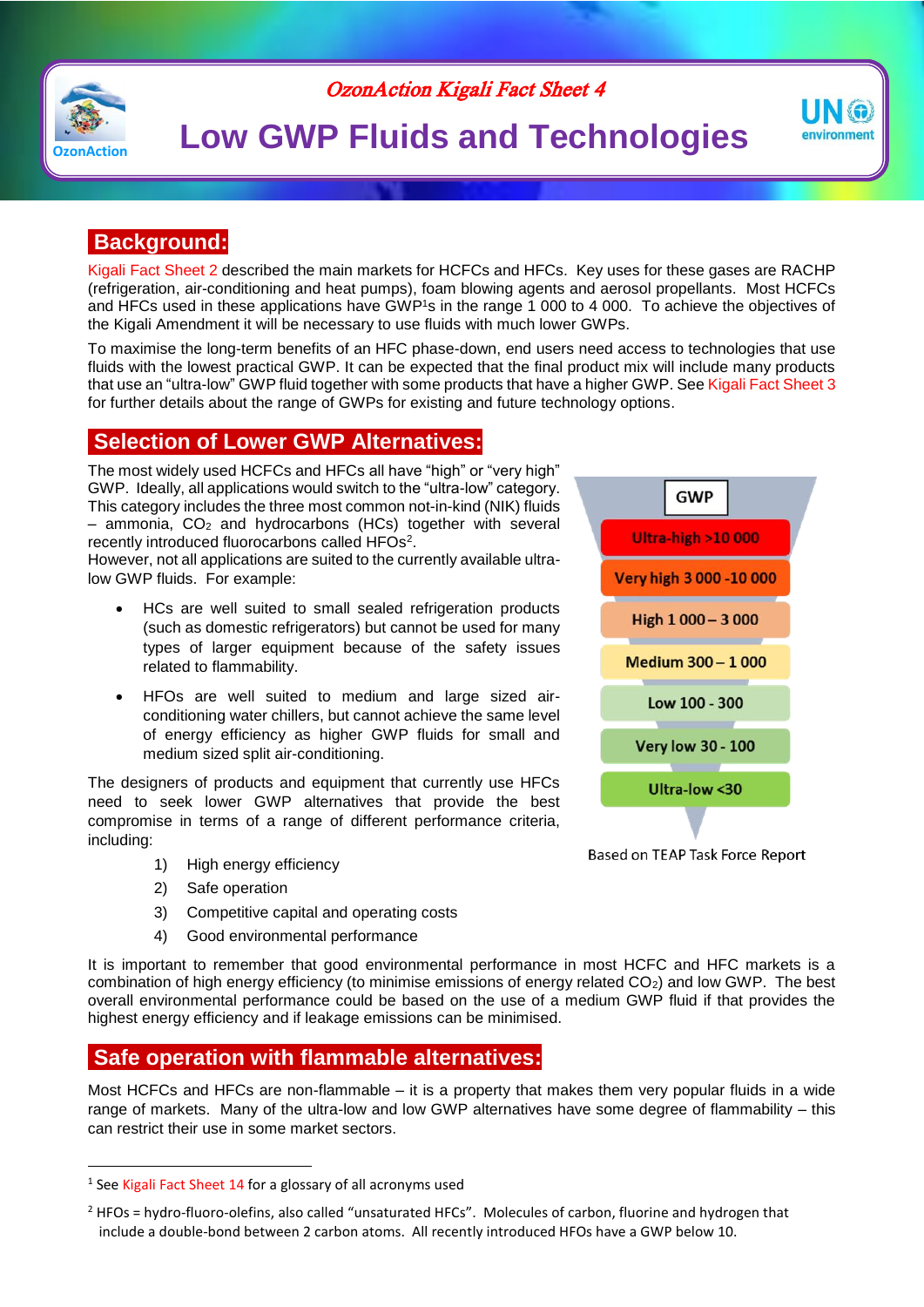During the phase-out of ODS we have seen various highly flammable fluids successfully and safely introduced into a range of different markets. For example:

- a) Consumer aerosols (e.g. personal care products) use hydrocarbon (HC) propellants
- b) Parts of the polyurethane foam panel sector have switched to HC blowing agents.
- c) Domestic refrigerators use HCs in the refrigeration circuit and for foam insulation.

When ODS phase-out was first agreed in 1987 it was not known whether flammable fluids could be used in these applications, but product designers addressed the safety issues and found long-term financial benefits because the HCs were a cheaper raw material than the CFCs they replaced.

During HFC phase-down, similar developments are required to support the introduction of flammable alternatives. Barriers created by safety standards, building codes and national legislation may need to be addressed before the full market potential for flammable fluids can be reached. See Kigali Fact Sheet 10 for details about flammability and Kigali Fact Sheet 11 for comments on safety standards.

### **Use of Interim Medium and High GWP Fluids:** The HFC phase-down journey takes

place over a 15 to 20 year period. It is likely that some new products will be introduced on an interim basis and replaced later with other lower GWP products.

An example relates to new refrigerant blends introduced as alternatives to R-404A, which has a very high GWP of 3 922. Two new blends with GWPs of around 1 400 have recently been introduced as alternatives to R-404A. They are in the "high" GWP category and well above the long-term target required to achieve an 85% HFC phase-down. However, they both have a considerably lower GWP than R-404A and can make a useful contribution to the early phase-down steps. Both these new blends are non-flammable – this will be a significant advantage in the short term as it allows them to be used without any major design changes.

The market will need products using fluids in the high and medium GWP categories during the next 10 years. However, it may be impossible to achieve the longer-term phase-down cuts if significant quantities of such fluids are still used in the 2030s.

#### **The Importance of Energy Efficiency**

It is crucial to consider the total global warming impact of products and equipment. This includes two separate elements:

- the **direct** impact of the fluid used (e.g. leakage) of a refrigerant with a high GWP)
- the **indirect** impact of energy used to operate equipment (e.g. refrigeration or air-conditioning)

In most RAC applications it is the indirect energy related emissions that are the dominant proportion of the total global warming impact, even if a high GWP fluid is used. It is crucial that new technologies using lower GWP fluids also have high energy efficiency. The pie chart shows a typical split of total global warming impact for a room air-conditioner. The refrigerant has a high GWP (2 088) but it is the CO<sup>2</sup> from electricity use that represents most of the GHG emissions. High energy efficiency and low refrigerant leakage levels for this type of equipment is crucial.

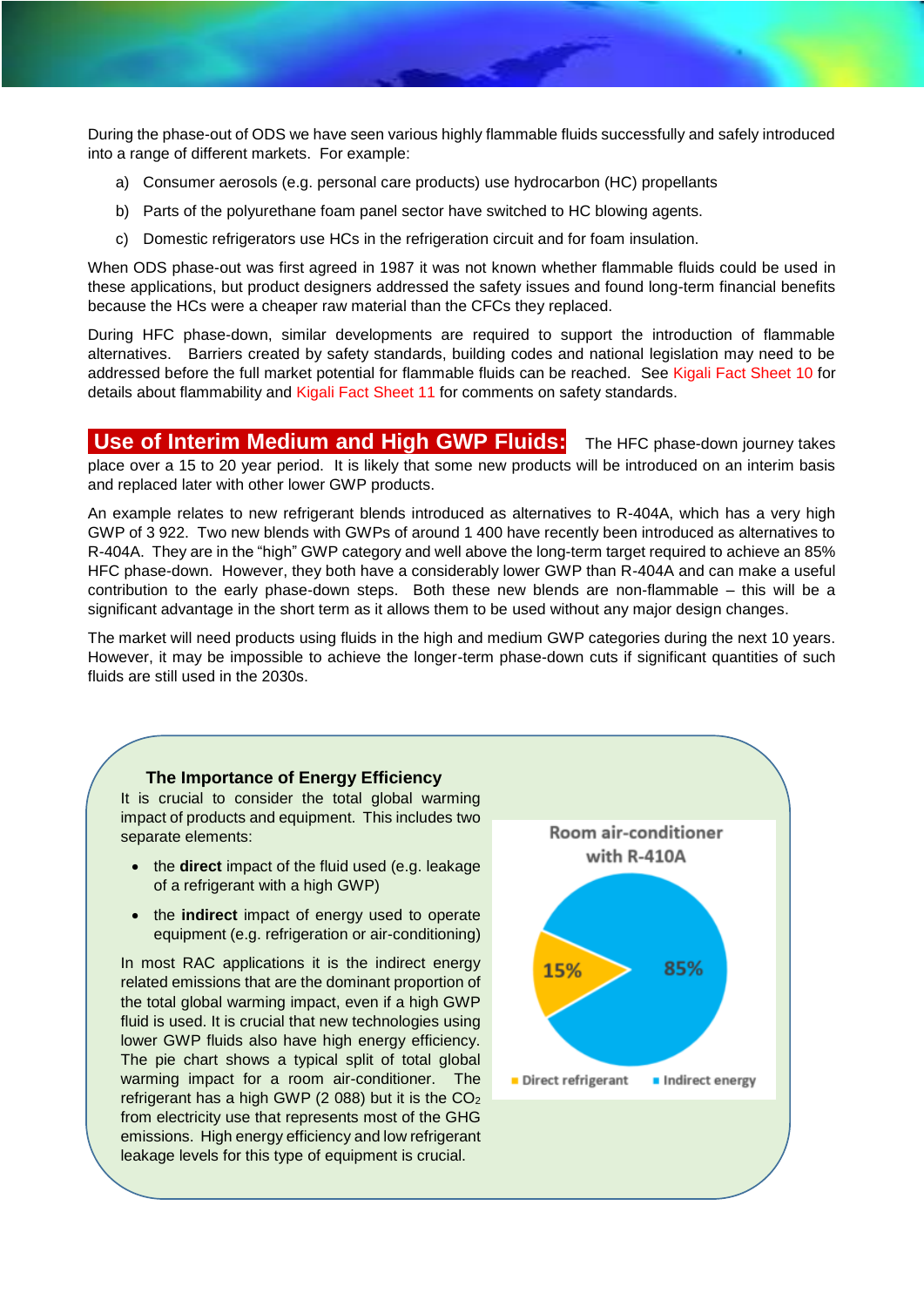**Market Developments with Lower GWP Fluids:** The tables below summarise the way in which low GWP fluids are being introduced into the various market sectors and sub-sectors.

# **Domestic refrigerators and freezers**

| Small factory built refrigeration systems containing 0.05 to 0.25 kg refrigerant |                         |  |  |
|----------------------------------------------------------------------------------|-------------------------|--|--|
| Typical ODS (GWP)                                                                | CFC-12 (10 900)         |  |  |
| <b>Typical HFC</b>                                                               | HFC-134a (1 430)        |  |  |
| Lower GWP fluorocarbon                                                           | HFO-1234yf (4)          |  |  |
| Not-in-kind                                                                      | HC-600a (iso-butane, 3) |  |  |

From 2000, there is wide usage of hydrocarbons in Europe and some other regions. Hundreds of millions of HC refrigerators already in use. HFC-134a still used in USA, but HCs likely to enter that market. Good potential for HCs in most A5 countries. HFO-1234yf a possible option if a higher flammability fluid is unacceptable in a specific application.



|                                                                            | <b>Car air-conditioning</b>                                                                                                                                                                                                                                                                                                                                                                          |  |
|----------------------------------------------------------------------------|------------------------------------------------------------------------------------------------------------------------------------------------------------------------------------------------------------------------------------------------------------------------------------------------------------------------------------------------------------------------------------------------------|--|
| Small mobile air-conditioning systems containing 0.4 to 0.8 kg refrigerant |                                                                                                                                                                                                                                                                                                                                                                                                      |  |
| Typical ODS (GWP)                                                          | CFC-12 (10 900)                                                                                                                                                                                                                                                                                                                                                                                      |  |
| <b>Typical HFC</b>                                                         | HFC-134a (1 430)                                                                                                                                                                                                                                                                                                                                                                                     |  |
| Lower GWP fluorocarbon                                                     | HFO-1234yf (4)                                                                                                                                                                                                                                                                                                                                                                                       |  |
| Not-in-kind                                                                | $R-744$ (CO <sub>2</sub> , 1)                                                                                                                                                                                                                                                                                                                                                                        |  |
|                                                                            | $O(\frac{1}{2} + \frac{1}{2} + \frac{1}{2} + \frac{1}{2} + \frac{1}{2} + \frac{1}{2} + \frac{1}{2} + \frac{1}{2} + \frac{1}{2} + \frac{1}{2} + \frac{1}{2} + \frac{1}{2} + \frac{1}{2} + \frac{1}{2} + \frac{1}{2} + \frac{1}{2} + \frac{1}{2} + \frac{1}{2} + \frac{1}{2} + \frac{1}{2} + \frac{1}{2} + \frac{1}{2} + \frac{1}{2} + \frac{1}{2} + \frac{1}{2} + \frac{1}{2} + \frac{1}{2} + \frac{$ |  |

Global car industry began a move from HFC-134a to HFO-1234yf in 2013, initially driven by legislation in the EU that banned new mobile air-conditioning in cars if GWP > 150. Tens of millions of cars will use HFO-1234yf by the end 2017. A few car manufacturers have been concerned about flammability issues and are still considering a switch to CO2.

### **Food and drink retail refrigeration: large central systems**

Multi-compressor central systems for refrigerated displays in supermarkets. Low temperature (-20 $^{\circ}$ C) for frozen food, medium temperature (+4 $^{\circ}$ C) for chilled food. Large distributed systems connecting numerous retail displays and storage rooms, containing 50 to 200 kg of refrigerant

| <b>Typical ODS</b><br>(GWP) | HCFC-22 (1 810)                                                                             |
|-----------------------------|---------------------------------------------------------------------------------------------|
| <b>Typical HFC</b>          | R-404A (3 922) HFC-134a (1 430)                                                             |
| Lower GWP<br>fluorocarbon   | Non-flammable blends R-448A, R-449A (~1 400)<br>Lower flammability blends e.g. R-454A (239) |
| Not-in-kind                 | $R-744$ (CO <sub>2</sub> , 1) HC-290 (propane, 3)                                           |

Historically a very large consumer of HCFCs and HFCs; supermarket central systems have large system charge and high average leak rates – often more than 20% per year. Supermarket companies are at forefront of developing new lower GWP options. There is significant momentum behind transcritical CO<sub>2</sub> systems, especially in cooler climates. Cascade CO<sub>2</sub> systems can be used in hot climates. Some central systems are being replaced by small sealed propane systems cooled via a chilled water loop. Non-flammable blends are a good interim option with a GWP 65% lower than R-404A. Where possible R-404A should be avoided as a zero ODP alternative to HCFC-22; it has a very high GWP and it does not deliver the best energy efficiency compared to various lower GWP options.



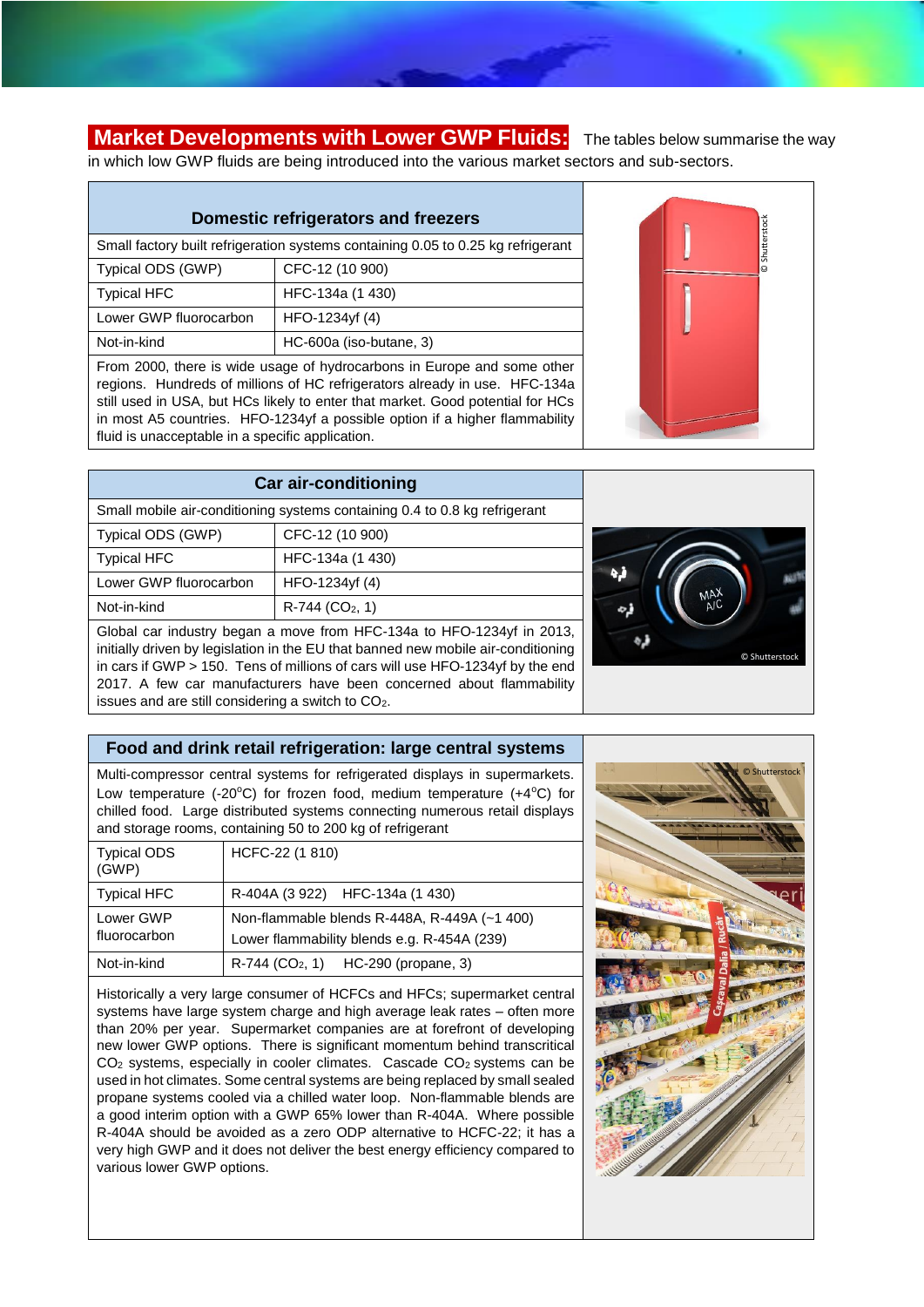### **Food and drink retail refrigeration: condensing units**

Condensing unit (one compressor / condenser) connected to one or two retail displays, either for chilled or frozen food. Usually quite small systems in small shops or convenience stores containing 5 to 10 kg of refrigerant.

| <b>Typical ODS</b><br>(GWP) | HCFC-22 (1 810)                                                                             |
|-----------------------------|---------------------------------------------------------------------------------------------|
| <b>Typical HFC</b>          | R-404A (3 922) HFC-134a (1 430)                                                             |
| Lower GWP<br>fluorocarbon   | Non-flammable blends R-448A, R-449A (~1 400)<br>Lower flammability blends e.g. R-454A (239) |
| Not-in-kind                 | $R-744$ (CO <sub>2</sub> , 1)                                                               |



Currently a difficult market to find a very low GWP option – equipment often too big to use flammable refrigerants but too small to use  $CO<sub>2</sub>$  cost effectively. Likely to become a good market for lower flammability HFO blends.

### **Food and drink retail refrigeration: small sealed systems**

Small factory built systems e.g. stand-alone bottle coolers, ice cream displays, serve-over counters, typically containing 0.1 to 1 kg refrigerant

| Typical ODS (GWP)      | R-502 (4 657) CFC-12 (10 900)                   |  |
|------------------------|-------------------------------------------------|--|
| <b>Typical HFC</b>     | R-404A (3 922) HFC-134a (1 430)                 |  |
| Lower GWP fluorocarbon | HFO-1234yf (4)                                  |  |
|                        | Lower flammability blends e.g. R-455A (148)     |  |
| Not-in-kind            | HC-290 (propane, 3) R-744 (CO <sub>2</sub> , 1) |  |

Growing usage of hydrocarbons as refrigerant charge is low enough to meet safety standards in many applications. Millions of HC units already operating by 2017. CO<sup>2</sup> systems developed for bottle coolers and other small systems for markets where a flammable fluid is not acceptable. Lower flammability fluids (e.g. HFO-1234yf and R-455A) will also be used in this market sector.



### **Industrial refrigeration**

Wide variety of medium and large sized systems (<50 kg to >1 000 kg of refrigerant), including indirect systems (with liquid chillers) and direct use of refrigerant (e.g. direct expansion, flooded or pumped systems).

| Typical ODS (GWP)                                                            | HCFC-22 (1 810)                                    |  |
|------------------------------------------------------------------------------|----------------------------------------------------|--|
| <b>Typical HFC</b>                                                           | R-404A (3 922) HFC-134a (1 430)                    |  |
| Lower GWP fluorocarbon                                                       | Non-flammable and lower flammability blends        |  |
|                                                                              | For chillers: HFO-1234ze (7) HFO-1233zd (4)        |  |
| Not-in-kind                                                                  | $R-717$ (ammonia, 0) $R-744$ (CO <sub>2</sub> , 1) |  |
| Safaty issues can be seet offectively dealt with on large plants, so ammonia |                                                    |  |

Safety issues can be cost-effectively dealt with on large plants, so ammonia is popular. New HFOs likely to grow in usage for industrial chillers.



**Transport refrigeration**  Road transport and container refrigeration units, containing 3 to 10 kg of refrigerant and mainly used for transporting chilled and frozen food. Typical ODS (GWP) HCFC-22 (1 810) Typical HFC R-404A (3 922) HFC-134a (1 430) Lower GWP fluorocarbon | Non-flammable blends R-452A (2 140) Not-in-kind  $R-744$  (CO<sub>2</sub>, 1) Safety issues important, so current alternatives are all non-flammable. Lower flammability blends may also enter this market if safety issues can be resolved.

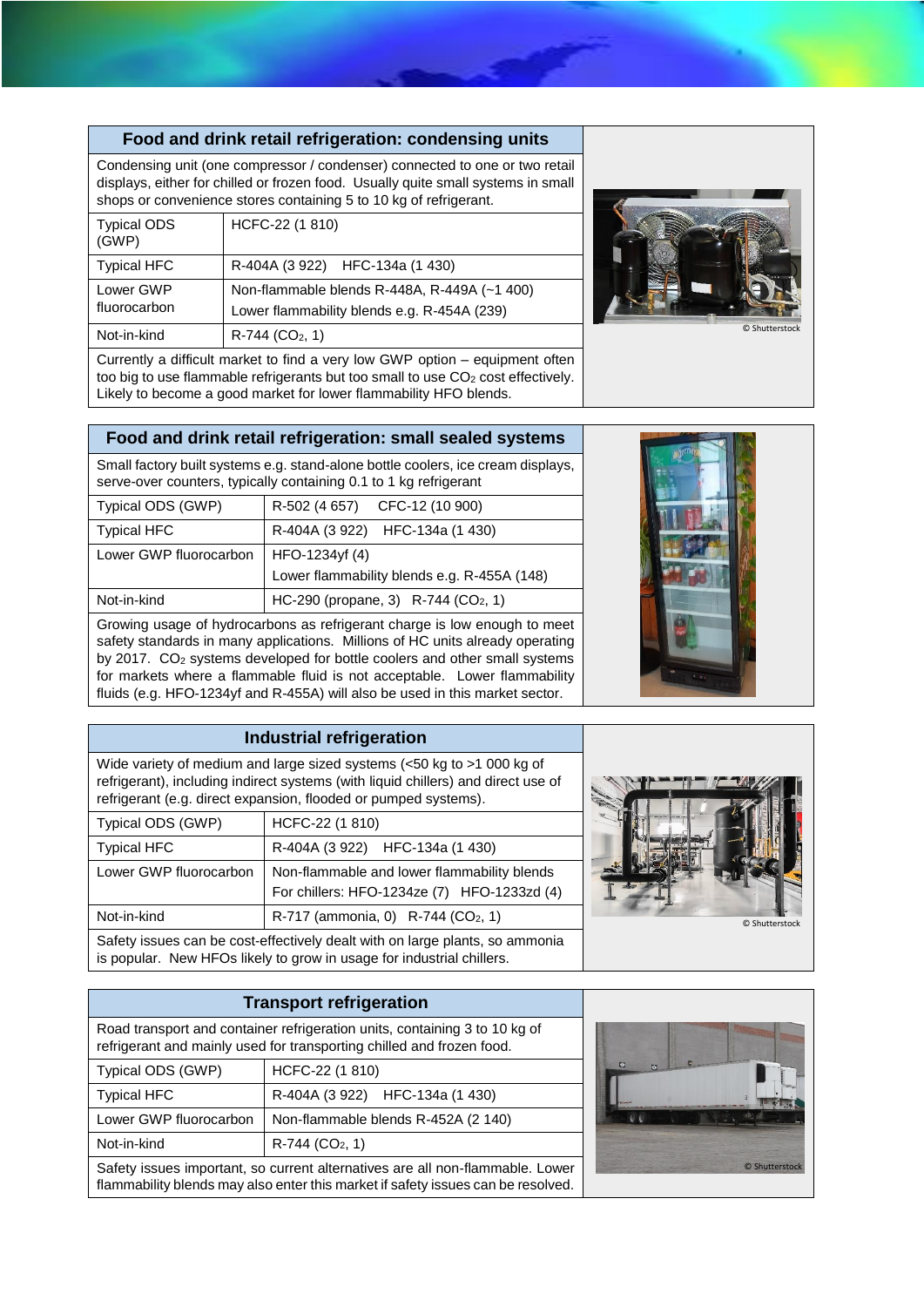|                                                     | Small and medium sized single split air-conditioning                                                                                                                                                                                                         |
|-----------------------------------------------------|--------------------------------------------------------------------------------------------------------------------------------------------------------------------------------------------------------------------------------------------------------------|
| small commercial applications (e.g. shops, offices) | Single evaporator in room being cooled connected to outdoor condensing unit<br>(compressor / condenser) containing 0.5 to 5 kg refrigerant. Used for residential and                                                                                         |
| Typical ODS (GWP)                                   | HCFC-22 (1 810)                                                                                                                                                                                                                                              |
| <b>Typical HFC</b>                                  | R-410A (2088)                                                                                                                                                                                                                                                |
| Lower GWP fluorocarbon                              | HFC-32 (675)<br>Lower flammability blends e.g. R-454B (466)                                                                                                                                                                                                  |
| Not-in-kind                                         | HC-290 (propane, 3)                                                                                                                                                                                                                                          |
|                                                     | Currently a difficult market to find a very low GWP option – propane can only safely<br>be used in very small systems at the bottom end of the size range for this market<br>sector. Use of the lower flammability HFC-32 has grown rapidly in some markets, |

**Large sized multi-split, VRF and packaged air-conditioning** 

especially Japan. Tens of millions of HFC-32 units in operation by 2017. Blends of HFOs with HFC-32 also being developed by some equipment manufacturers.

Multiple room evaporators connected to large outdoor condensing units. VRF (variable refrigerant flow) systems can offer simultaneous heating and cooling in different rooms. Packaged units used with ducted air systems. Typically contain 5 to 50 kg refrigerant.

| Typical ODS (GWP)                                                     | HCFC-22 (1 810)                                                                                       |  |
|-----------------------------------------------------------------------|-------------------------------------------------------------------------------------------------------|--|
| <b>Typical HFC</b>                                                    | R-410A (2088)                                                                                         |  |
| Lower GWP<br>fluorocarbon                                             | HFC-32 (675)<br>Non-flammable blends e.g. R-450A (605)<br>Lower flammability blends e.g. R-454B (466) |  |
| Not-in-kind                                                           | None                                                                                                  |  |
| Lower flammability refrigerants (HFC-32 and HFO blends) being used in |                                                                                                       |  |

smaller systems where safety codes allow. Larger VRF systems currently a problem as they require non-flammable refrigerant and nothing currently available with a GWP below that of R-410A. Larger packaged systems can use non-flammable blends such as R-450A.



### **Air-conditioning water chillers**

Medium and large sized factory built water chillers used for cooling of large buildings. Typically contain 50 to 500 kg refrigerant.

| Typical ODS (GWP)         | HCFC-22 (1 810) HCFC-123 (77)                                         |
|---------------------------|-----------------------------------------------------------------------|
| <b>Typical HFC</b>        | HFC-134a (1 430) R-410A (2 088)                                       |
| Lower GWP<br>fluorocarbon | HFO-1234ze (7) HFO-1233zd (4) R-514A (7)<br>HFC-32 (675) R-450A (605) |
| Not-in-kind               | HC-290 (propane) R-717 (ammonia)                                      |

Water chillers are usually located in areas with restricted access e.g. a special machinery room or a roof-top. The refrigerant is only used in this restricted access location. This makes it easier to make use of flammable or toxic refrigerants. Various ultra-low GWP options are becoming widely available including several HFOs. HFO-1234ze is an alternative to HFC-134a in medium pressure chillers. It has lower flammability. HFO-1233zd and a recently introduced blend R-514A are alternatives to HCFC-123 in low pressure chillers – they are both non-flammable. In addition, it is also possible to consider using ammonia or propane.